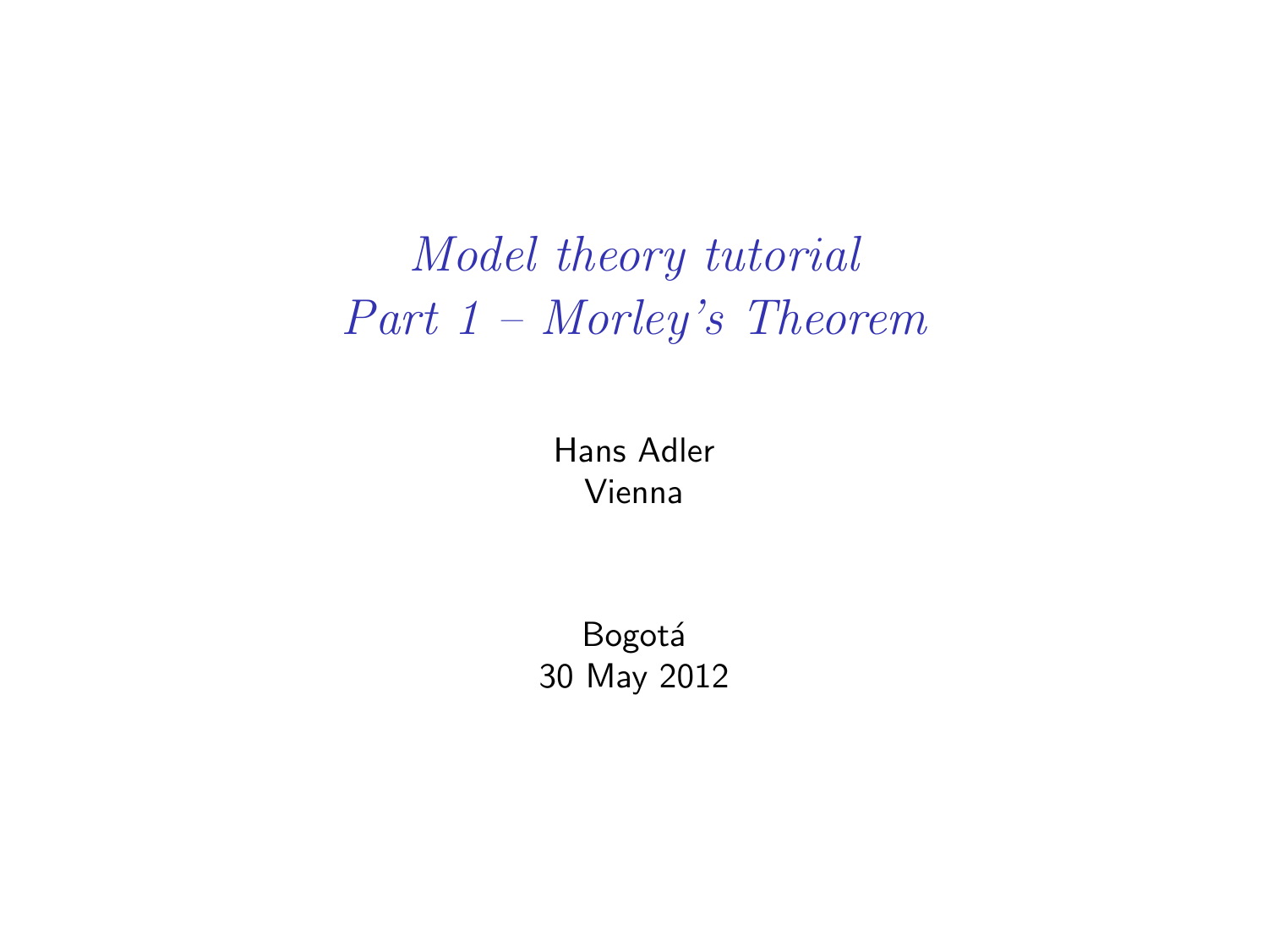# *Overview*

| 1. Morley's Theorem                   | (Wednesday) |
|---------------------------------------|-------------|
| 2. Forking and thorn-forking          | (Thursday)  |
| $3.$ Dependent theories I             | (Friday)    |
| $\frac{1}{4}$ . Dependent theories II | (Saturday)  |

Goals of this tutorial: Motivation, general idea of how things work.

Not in scope at all: Complete overview of the field, details of proofs.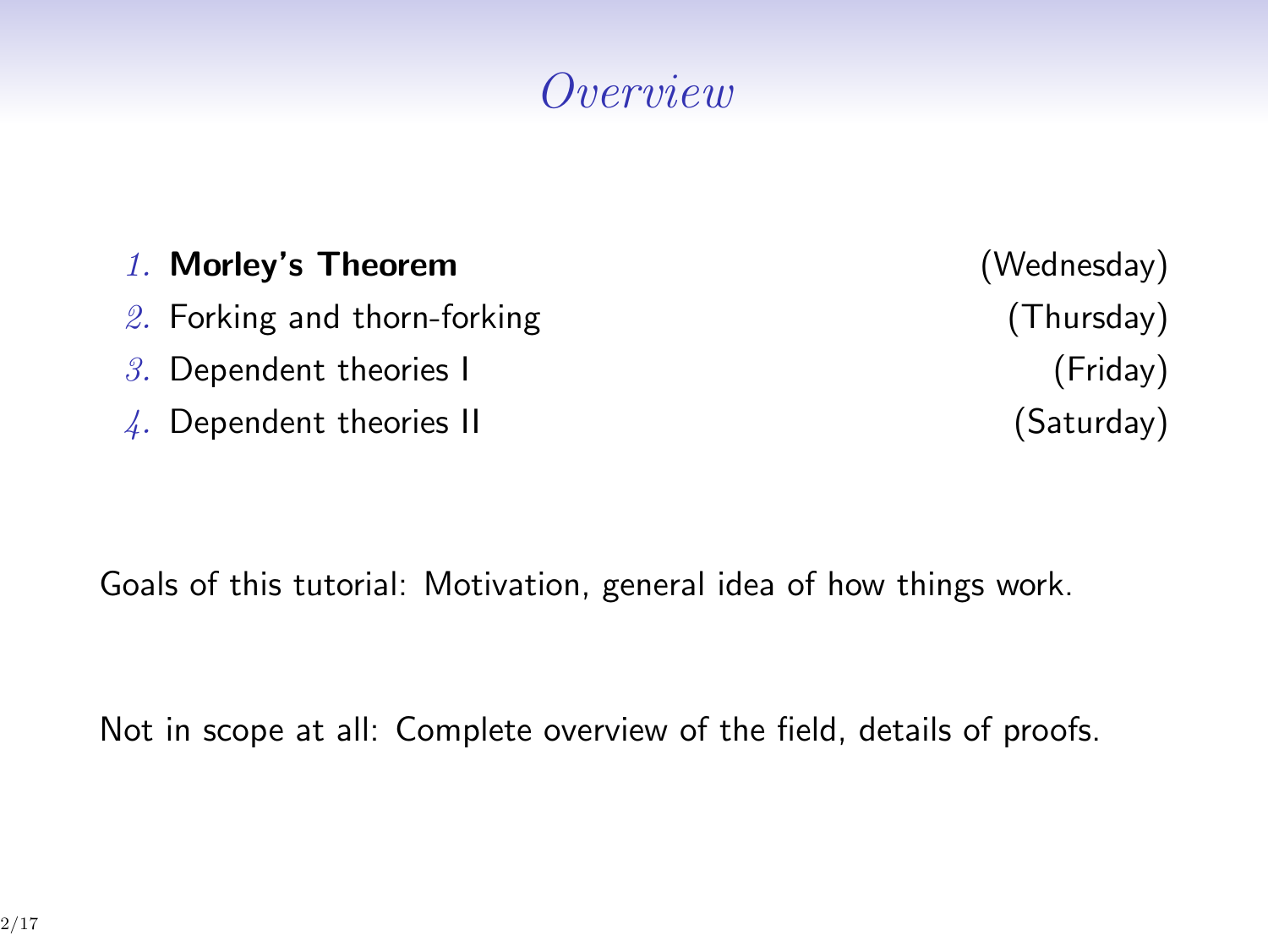# *Recapitulation of basic first-order model theory*

- *•* Given a signature (a.k.a. language) we consider structures (models) and first-order formulas.
- *•* Three major styles of model theory can be distinguished by the morphisms they use:
	- *•* weak homomorphisms (finite model theory, Gaifman's Theorem, universal algebra)
	- *•* substructure embeddings (decidability and quantifier elimination questions)
	- *•* **elementary embeddings** (classification theory / stability theory).
- *•* Compactness Theorem: A set of formulas whose finite subsets are consistent is consistent.
- Löwenheim-Skolem Theorem: An infinite model has elementary sub-/superstructures of (essentially) arbitrary infinite cardinality.
- *•* Omitting Types Theorem: Any countable set of non-isolated types is omitted in some model.
- *•* With these and a few other theorems, some people once thought that first-order model theory had been essentially completed.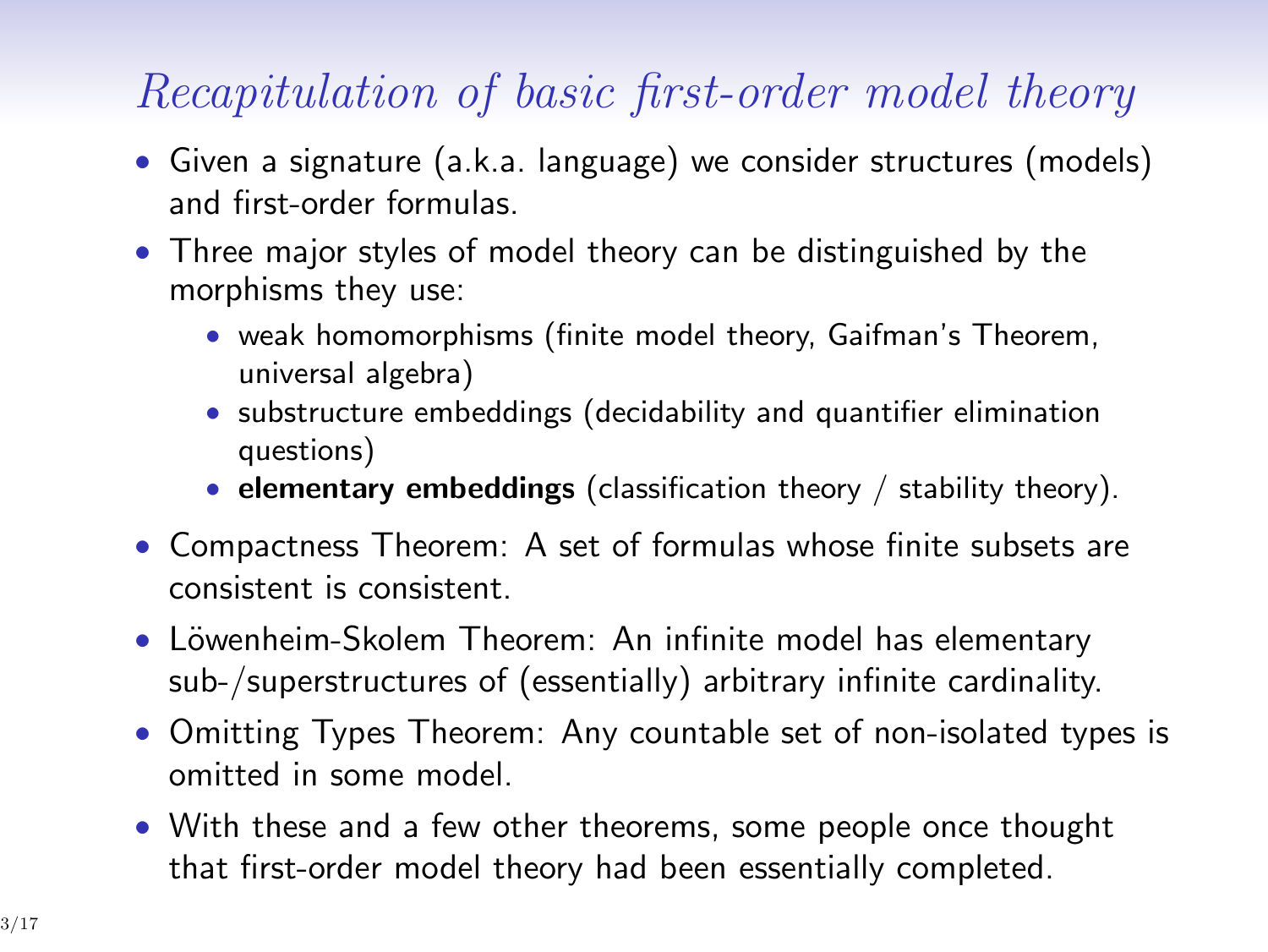# *Categorical theories*

From now on, in this tutorial we will only consider countable theories, although in constructions we may occasionally add uncountably many constants to the signature.

*T* is categorical if all models  $M \models T$  are isomorphic. By Löwenheim-Skolem, it follows that the unique model of  $T$  is finite.

Originally, logicians found this shocking. Can the concept of categoricity be rescued somehow for infinite models?

Let  $\kappa$  be infinite. *T* is  $\kappa$ -categorical if all models  $M \models T$  of size  $|M| = \kappa$ are isomorphic. By Löwenheim-Skolem, it follows that  $T$  is complete.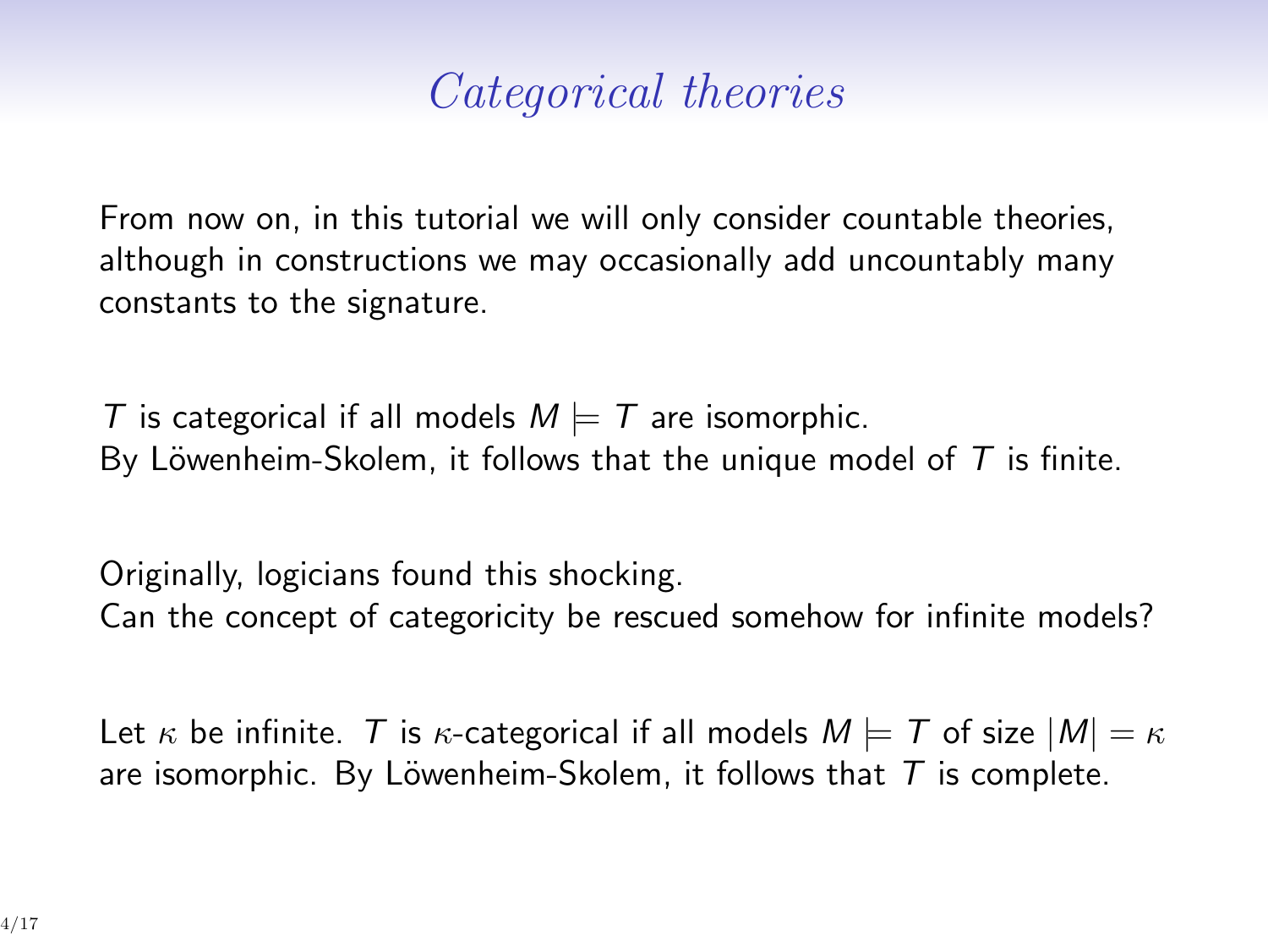#### *ω-categoricity*

- *• ω*-categoricity is relatively well understood, but has not been as fruitful so far as *κ*-categoricity for *κ > ω*. (Is this because Shelah is less interested in the concept?)
- *•* Theorem of Ryll-Nardzewski, Engeler and Svenonius: Characterisation of *ω*-categorical theories.
- Fraïssé limit: Every class of finite structures in a fixed finite relational signature, closed under substructures and satisfying JEP and AP, gives rise to an *ω*-categorical theory with QE.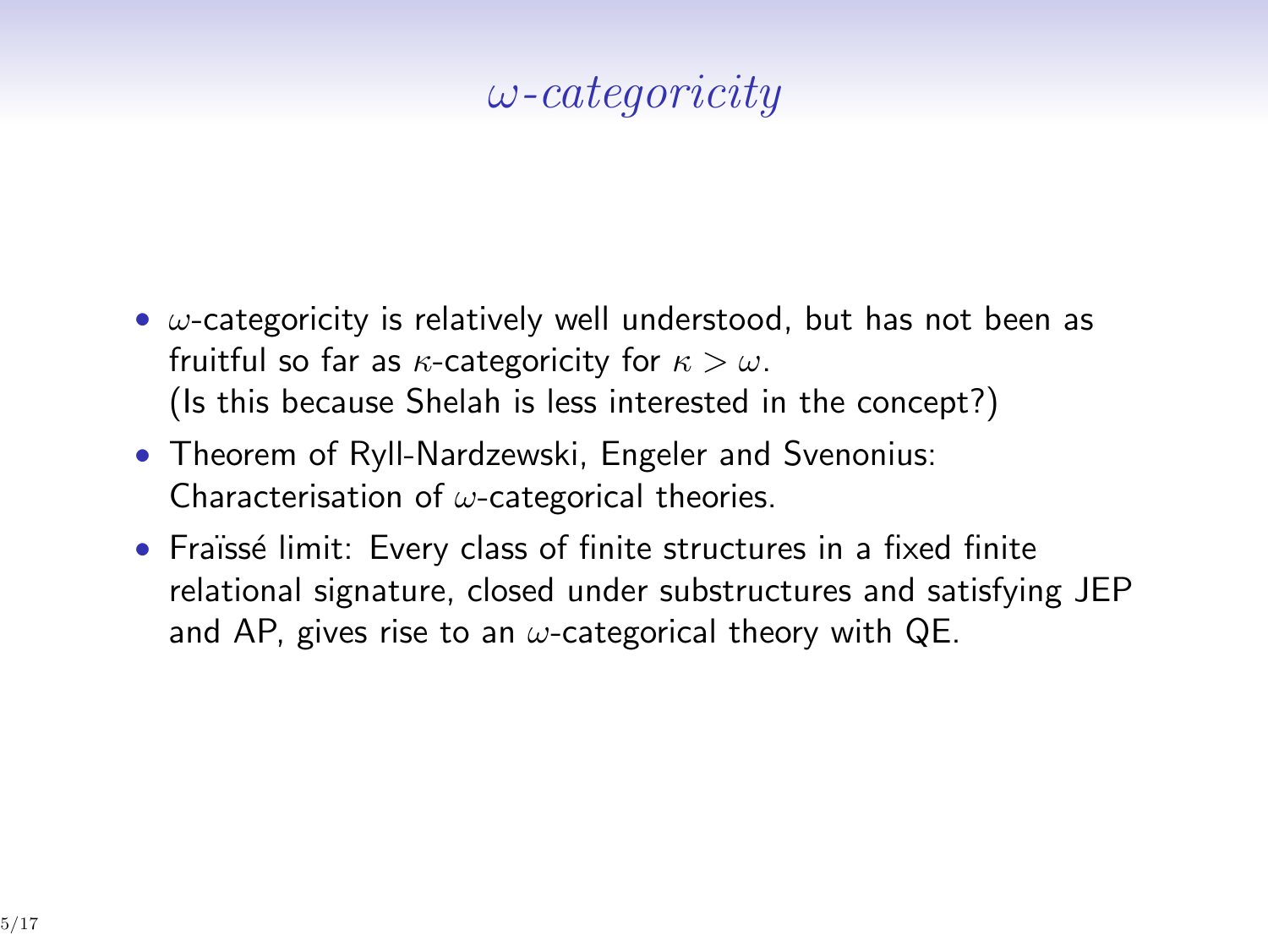## *Examples of κ-categorical theories*

- *•* Infinite set with no structure: *κ*-categorical for all infinite *κ*.
- *•* Dense linear order without endpoints: (only) *ω*-categorical.
- *•* Random graph: (only) *ω*-categorical.
- (More generally, any Fraïssé limit is *ω*-categorical, though not necessarily *κ*-categorical for any uncountable *κ*.)
- *•* Infinite-dimensional vector space over a finite field: *κ*-categorical for all infinite *κ*. (Similarly for affine and projective spaces.)
- *•* Vector space over an infinite field: *κ*-categorical for all uncountable *κ*, but not *ω*-categorical. (Similarly for affine and projective spaces.)
- Any algebraically closed field: *κ*-categorical for all uncountable *κ*, but not *ω*-categorical.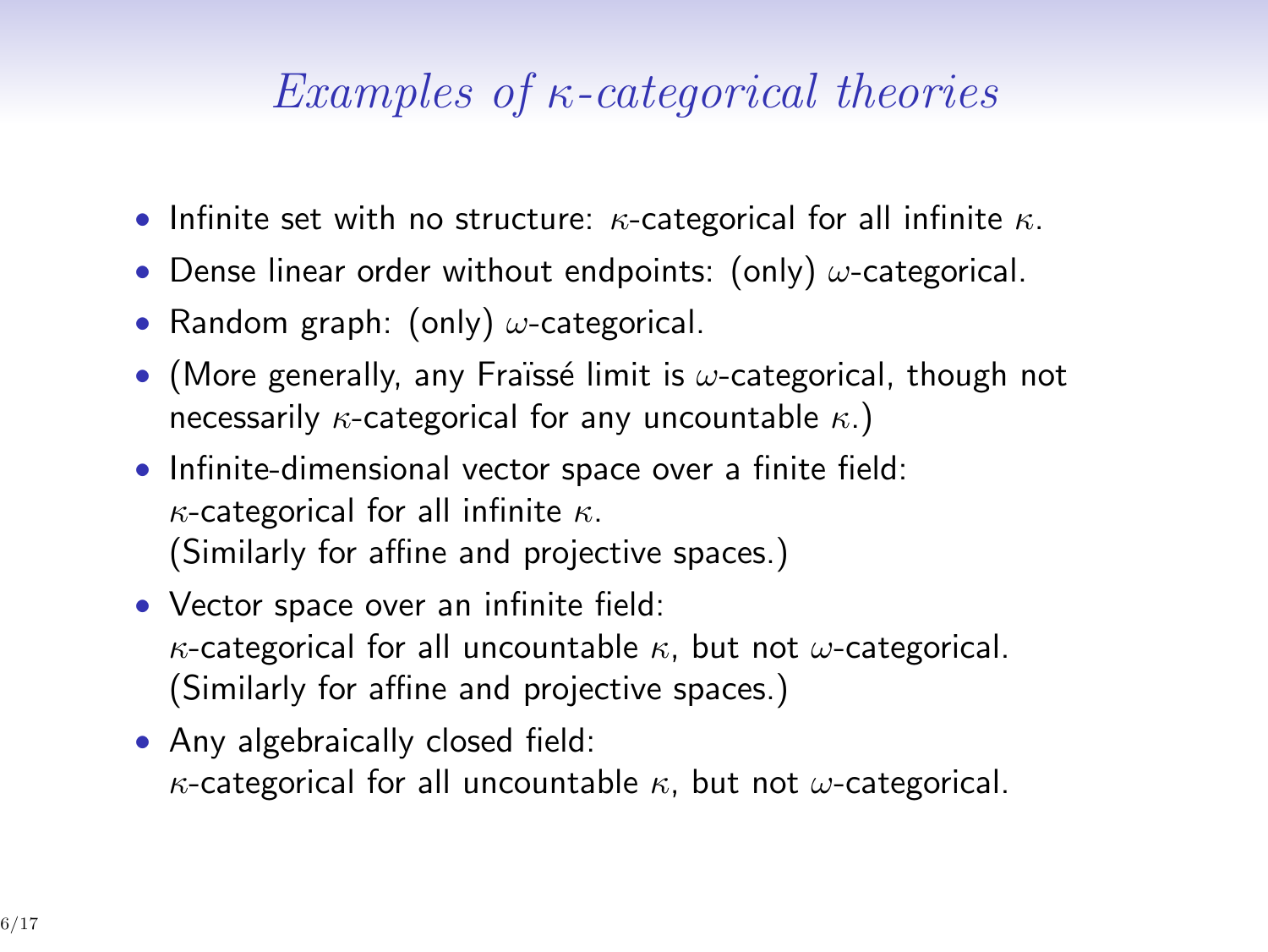## *Uncountable categoricity*

- *•* Examples show: *ω*-categoricity and *κ*-categoricity for an uncountable *κ* have very different flavours.
- *•* Uncountable categoricity appears to be much rarer than *ω*-categoricity, and every known uncountably categorical theory has a nice notion of dimension.
- Łoś's Conjecture:

If *T* is *κ*-categorical for one uncountable  $\kappa$ , then *T* is *κ*-categorical for all uncountable *κ*.

*•* Zilber's Conjecture:

Every uncountably categorical *T* is essentially the theory of an infinite set, a vector space / projective space, or of an algebraically closed field.

(Boris Zilber denies responsibility for this version of the conjecture, which was refuted by Ehud Hrushovski.)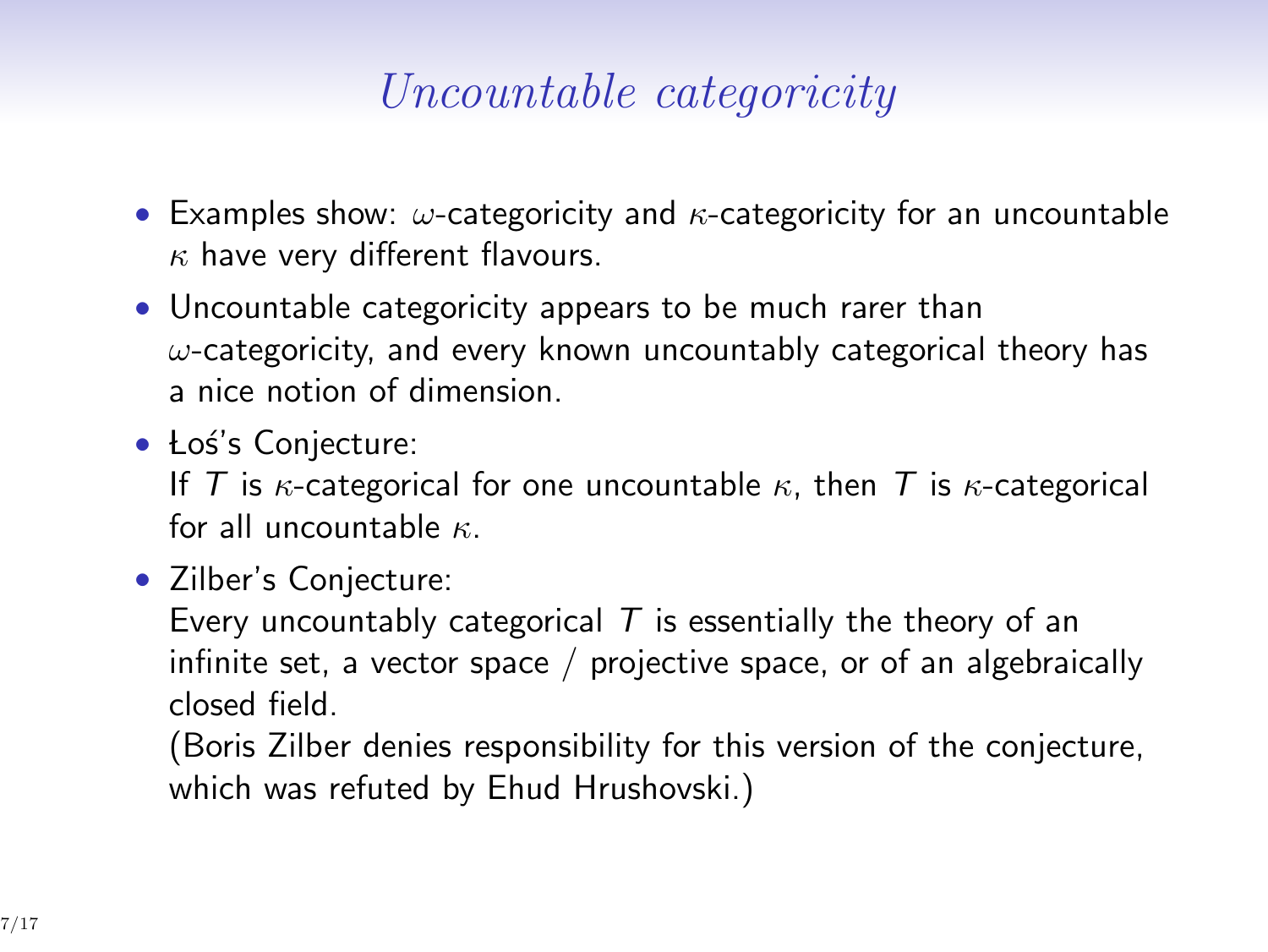# *Morley's Theorem*

Michael Morley proved Los's Conjecture in 1965. His proof techniques opened up a completely new, technically difficult but rewarding field of mathematics. Saharon Shelah soon became, and still is, the major driving force.

Let  $\kappa, \lambda > \omega$ .

If *T* is *κ*-categorical, then *T* is *λ*-categorical.

Lemma 1 If *T* is *κ*-categorical, then *T* is totally transcendental and admits no Vaught pairs.

Lemma 2 If *T* is totally transcendental and admits no Vaught pairs, then  $T$  is  $\lambda$ -categorical.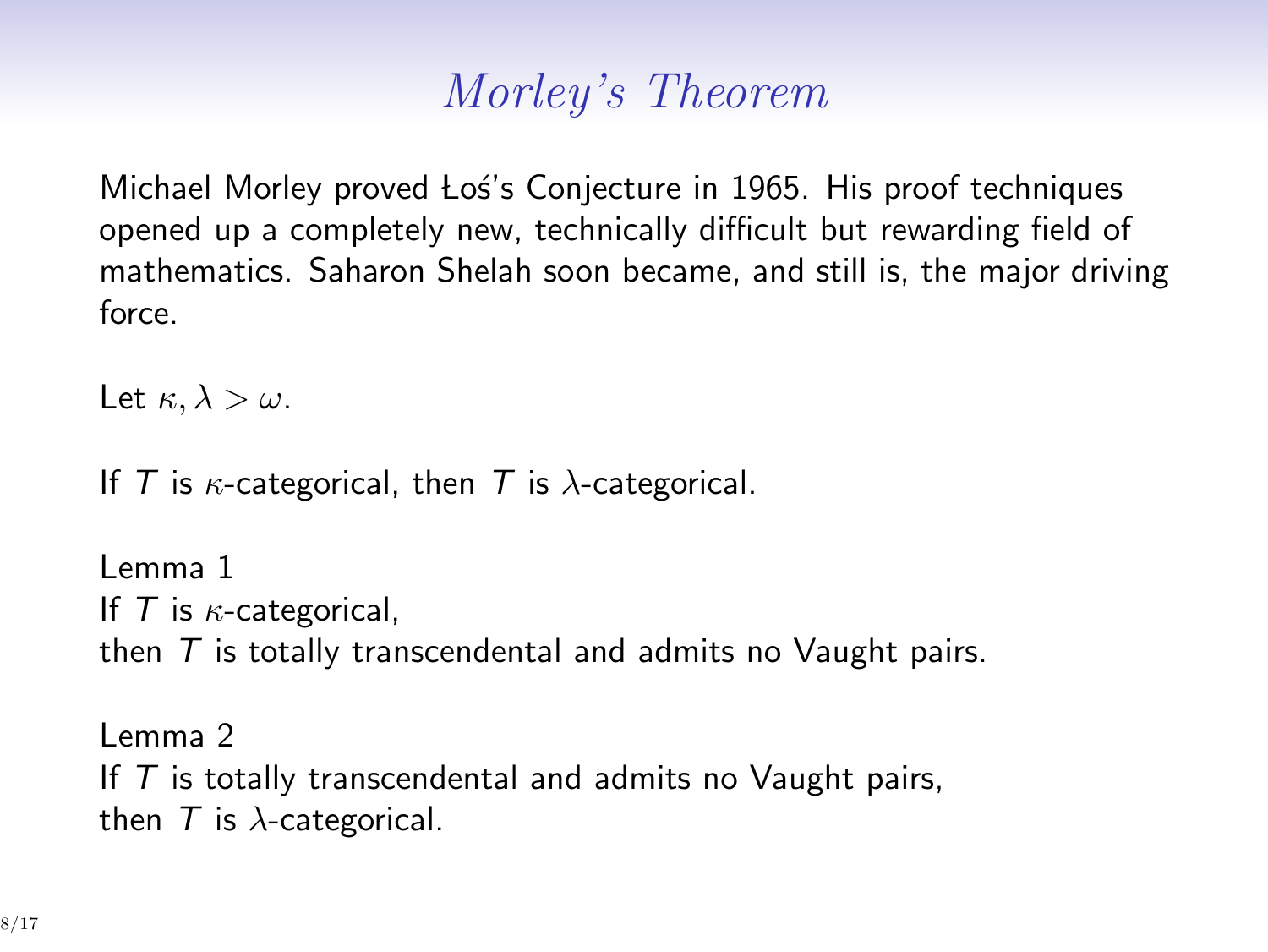## *Lemma 1 – total transcendentality*

*T* is totally transcendental if there is no tree of formulas with parameters that has inconsistent branching but consistent branches.

Fact: For any T there are arbitrarily big models  $M \models T$  such that for every countable  $B \subseteq M$ , M realises only countably many types over  $B$ . (Tricky; involves Skolem hull of an indiscernible sequence.)

If *T* is *κ*-categorical, the *κ*-sized model must have this property. With Löwenheim-Skolem it follows that *T* is *ω*-stable: Over any countable set, *T* has only countably many types. Total transcendentality now follows easily.

Fact: Totally transcendental theories have prime models, and these are even very well behaved.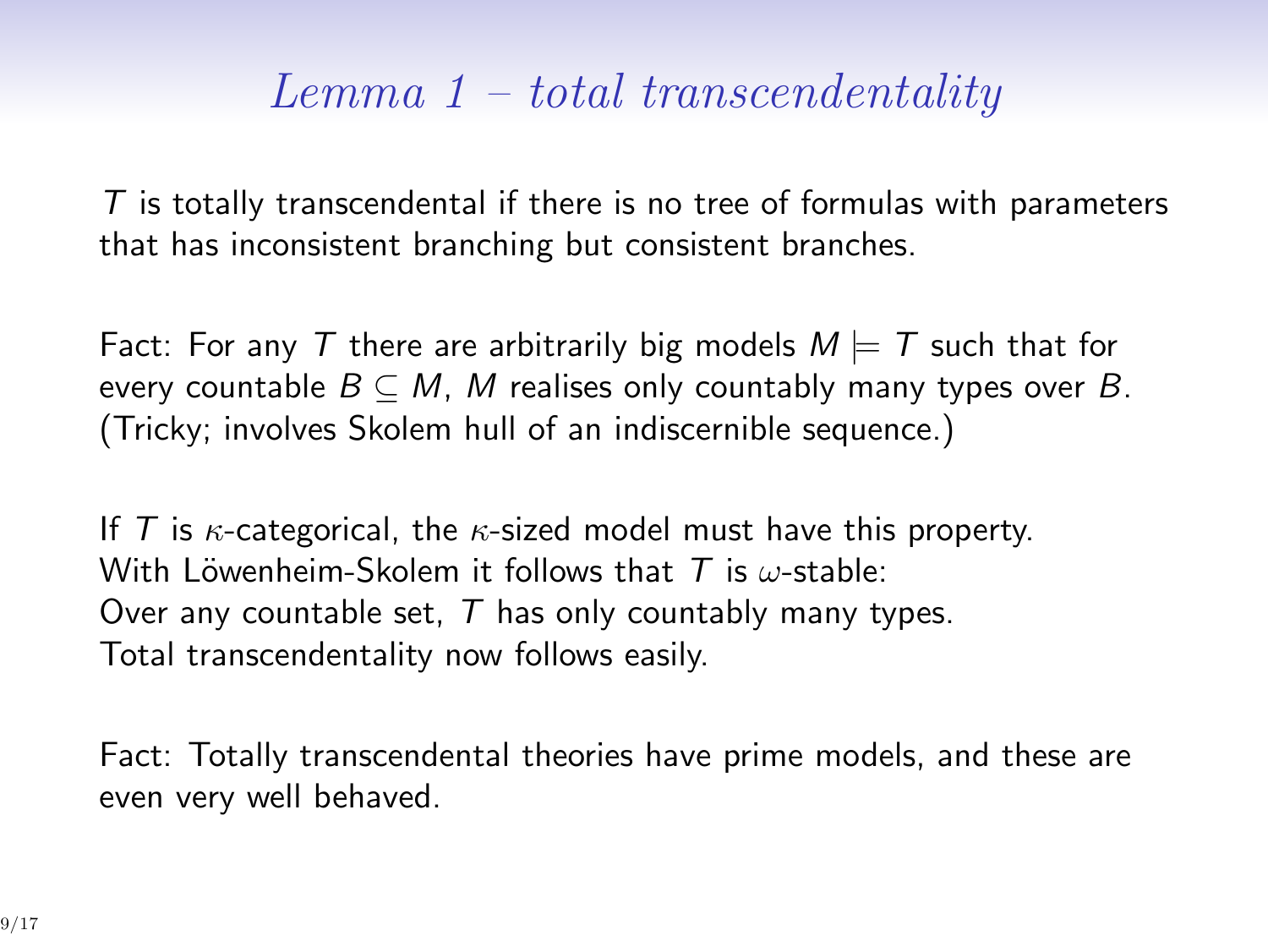#### *Lemma 1 – no Vaught pairs*

A Vaught pair is  $M \prec N$  such that  $M \neq N$  but for some formula  $\varphi(x)$ (with parameters in  $M$ ) we have  $\varphi^M = \varphi^N.$ 

Vaught's Two-Cardinal Theorem: If there is a Vaught pair, then there is a Vaught pair  $M \prec N$  such that M is countable and N is uncountable.

If *T* is totally transcendental, then we can even make *N* as big as we want. (A bit tricky; use prime models to build a chain of Vaught extensions.)

There is always a *κ*-sized model *N* in which every formula with parameters has finitely many or *κ* solutions. (Simple union of chains argument.) It follows that *κ*-categorical *T* cannot have a Vaught pair *M ≺ N* with  $|M| = \omega$ ,  $|N| = \kappa$ , so it cannot have any Vaught pair.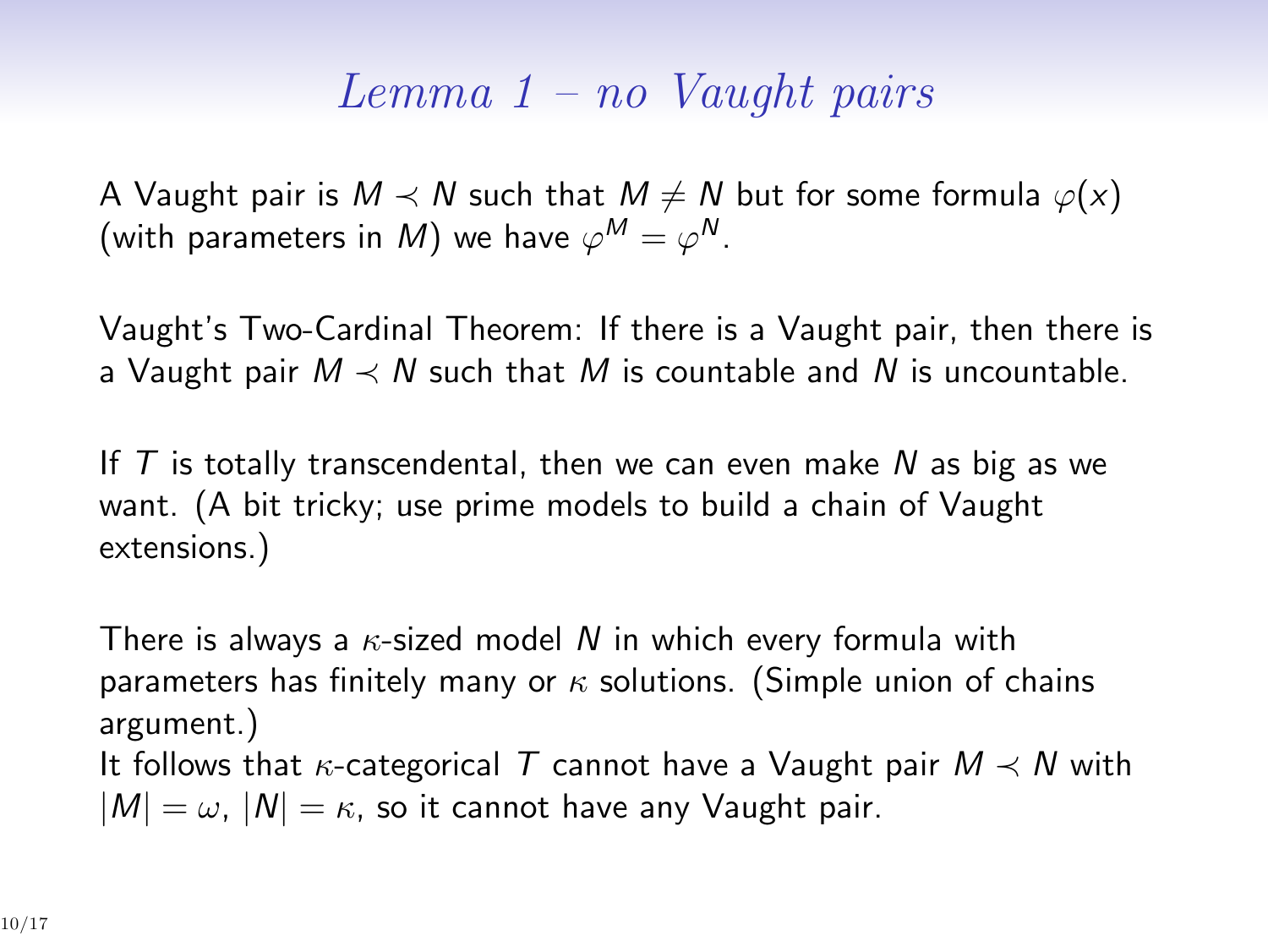## *Lemma 2 – strongly minimal formula*

A formula  $\mu(x)$  is minimal in M if it has infinitely many solutions, but for every  $\varphi(x)$  with parameters in *M*, either  $\mu(x) \wedge \varphi(x)$  or  $\mu(x) \wedge \neg \varphi(x)$ has only finitely many solutions. (*→* generic type)

If *T* is totally transcendental and  $M \models T$ , there is a minimal formula in *M*.

(The formula may have parameters in *M*, but this is only a superficial problem because we can take *M* to be a prime model of *T*. Let's assume it has no parameters.)

If *T* has no Vaught pairs, every minimal formula is strongly minimal. (Proof uses elimination of *∃∞*.)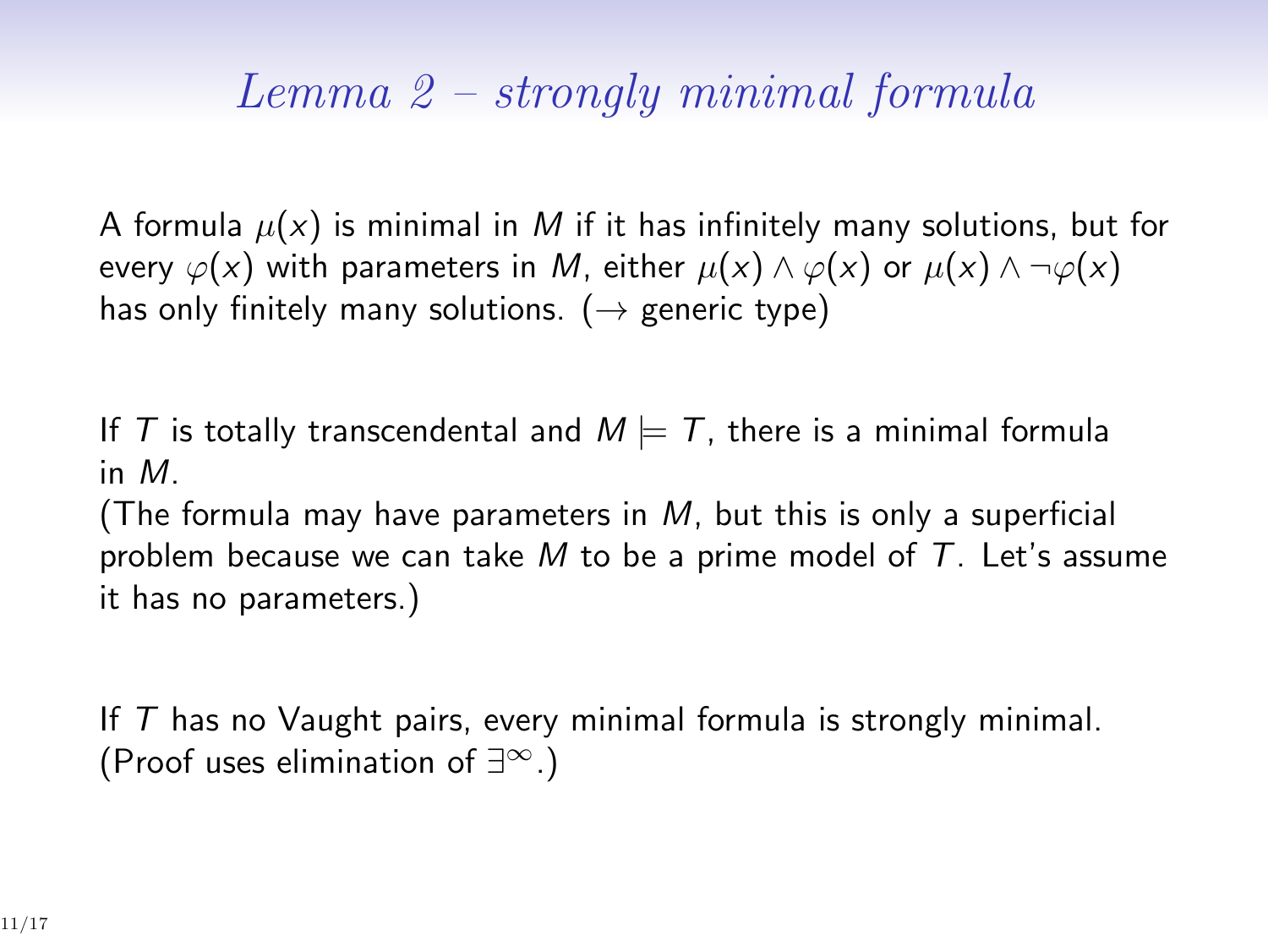#### *Lemma 2 – matroid*

A matroid (*M,* cl) (a.k.a. pregeometry) is a set *M* together with a finitary closure operator cl on *M* which satisfies the exchange law: *a* ∈ cl( $C \cup \{b\}$ ) \ cl  $C \implies b \in$  cl( $C \cup \{a\}$ ).

Examples: Linear hull in a vector space, algebraic closure in a field, graphical matroid.

Generating set:  $cl A = M$ . Independent set:  $a \notin cl(A \setminus \{a\})$  for all  $a \in A$ . Basis  $=$  minimal generating set  $=$  maximal independent set. All bases have the same cardinality: rank/dimension of the matroid.

If  $\mu(x)$  is a strongly minimal formula, then  $(\mu^M, \text{acl})$  is a matroid. Moreover, any two independent sequences have the same type. (The converse is also true.)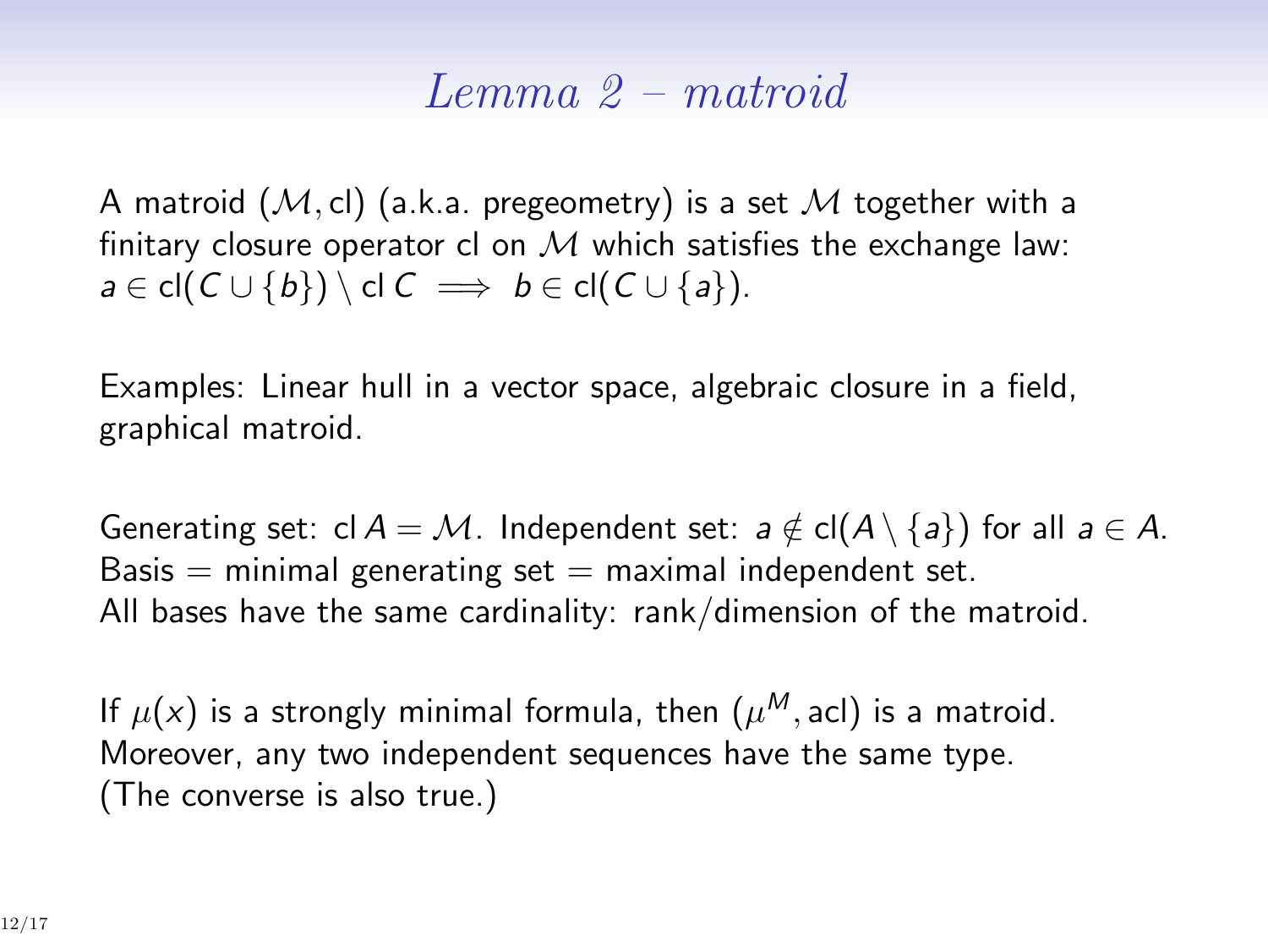#### *Lemma 2 – proving λ-categoricity*

Let  $N_1, N_2 \models T$  such that  $|N_1| = |N_2| = \lambda$ .

By Löwenheim-Skolem and non-existence of Vaught pairs,  $|\mu^{N_i}| = |N_i| = \lambda$ . Let  $B_i \subseteq \mu^{N_i}$  be a basis of  $\mu^{N_i}$ . Then  $|B_i| = |\mu^{N_i}| = \lambda$ .

So  $B_1$  and  $B_2$  have the same type, i.e. there is a partial isomorphism between them. It extends to a partial isomorphism between  $\mu^{\textit{N}_{1}}$  and  $\mu^{\textit{N}_{2}}.$ 

By existence of prime models and non-existence of Vaught pairs, *N*<sup>1</sup> is prime over  $\mu^{\mathsf{N}_{1}}.$  The partial isomorphism therefore extends to an embedding of  $N_1$  into  $N_2$ . By non-existence of Vaught pairs, this must be an isomorphism  $N_1 \cong N_2$ .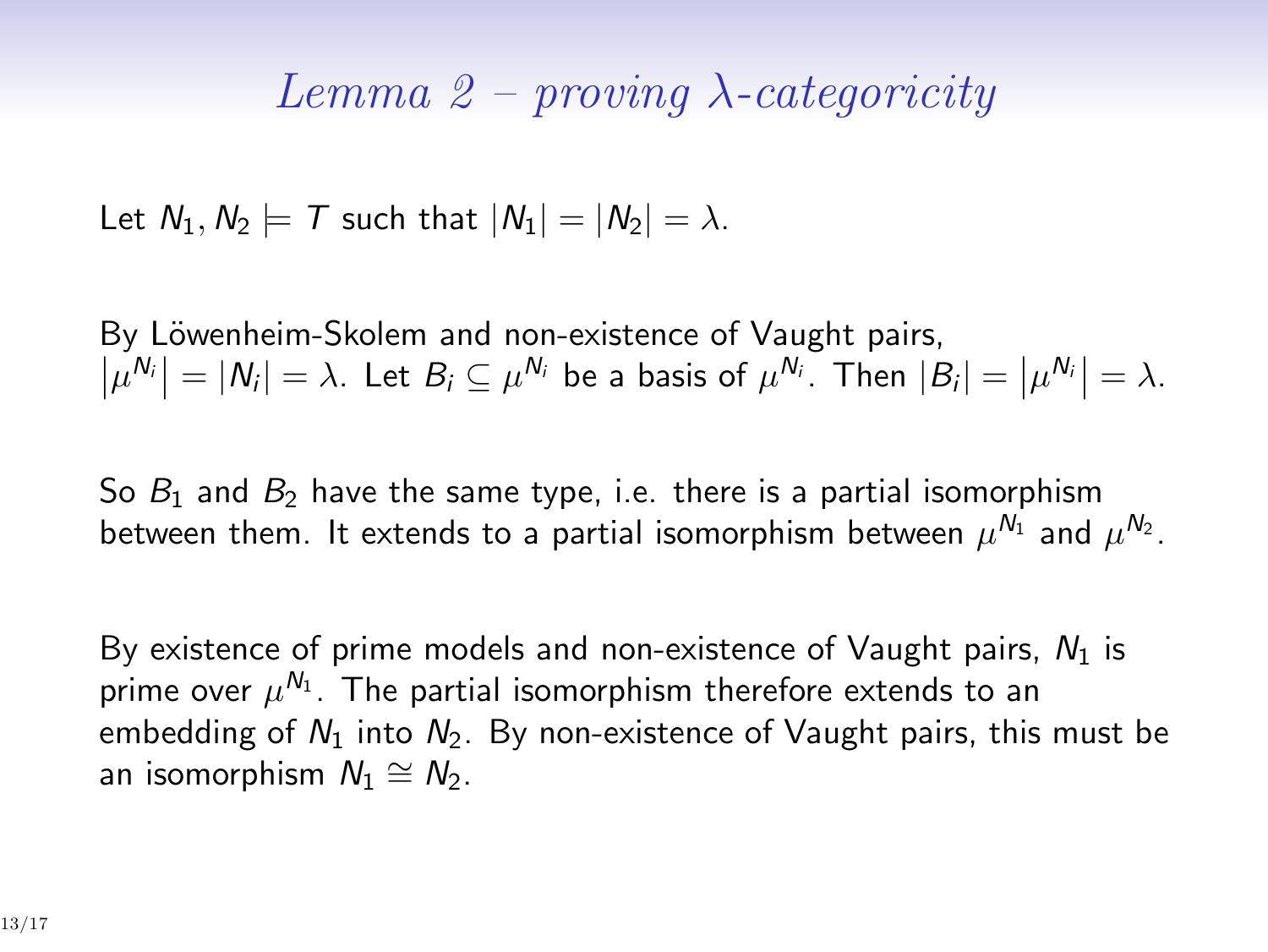# *Corollary*

Lemma 2 can be extended to the case  $\lambda = \omega$ . In this case we only know that  $|B_i| \le \omega$ . Therefore only countably many dimensions of  $\mu^{\textit{N}_i}$  are possible, and so there are only countably many isomorphism types of countable models.

Further analysis shows: If  $\mu^{N_i}$  can have dimension *n*, then it can also have dimension  $n + 1$ . It follows that the number of countable models up to isomorphism is either 1 or *ω*.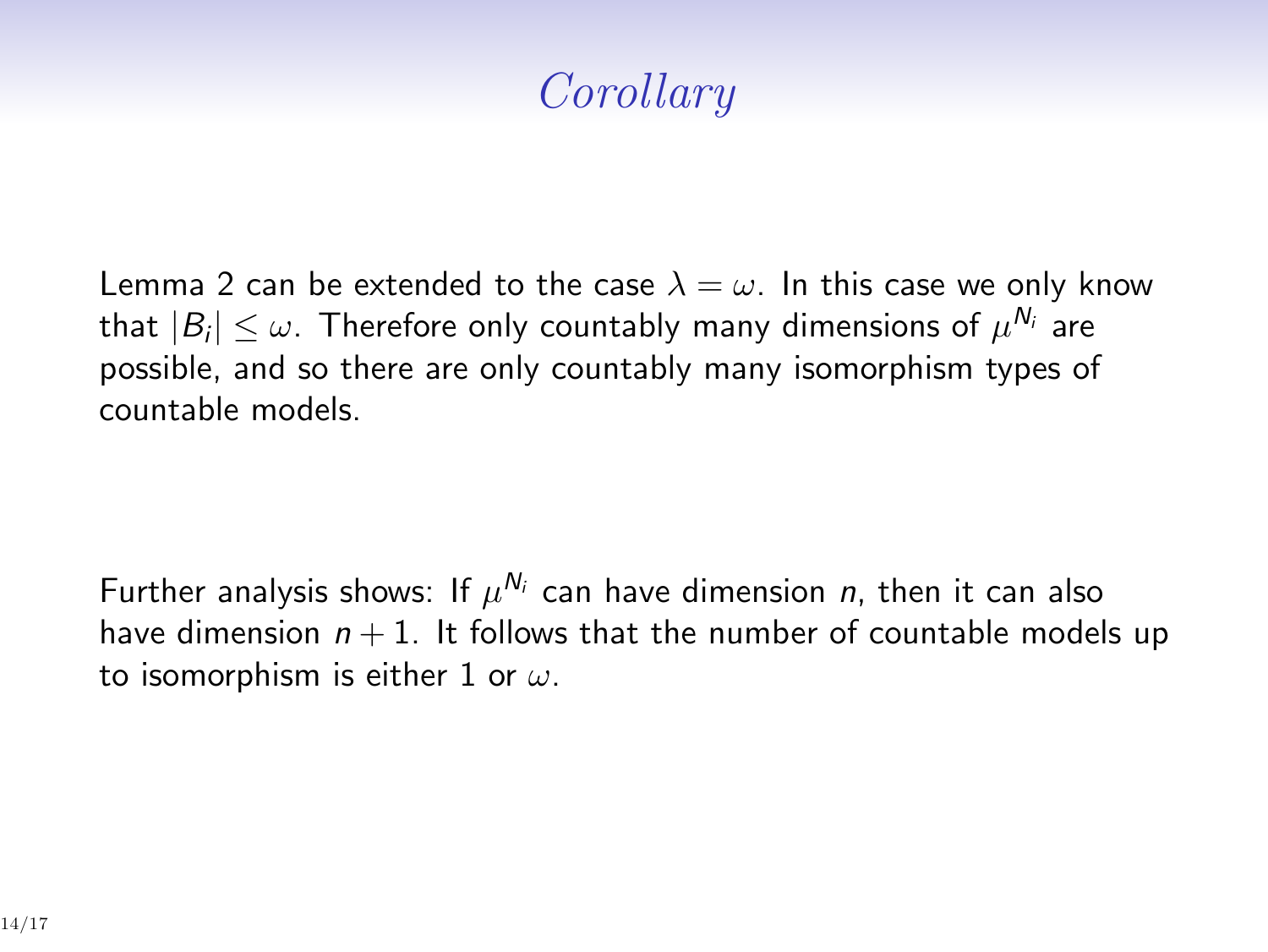# *Observations*

*κ*-categoricity could a priori depend on properties of the universe of set theory. (Two non-isomorphic models might have the same cardinality in one universe but not in another.) But total transcendence and existence of Vaught pairs are *robust notions*. Mainstream model theory so far has been most interested in such robust notions and has been avoiding advanced set theory.

Counting models of a given size, or counting types over a set of a given size are examples of a general technique that often gives rise to *dividing lines* between order/control and chaos/complexity. A good dividing line is robust and allows us to say a lot both on the order side and on the complexity side.

In a sense, classification theory is about *classifying fields of mathematics*. It shows deep similarities or differences between mathematical fields which can be represented by first-order theories.

A large part of classical classification theory is motivated by algebraic geometry, with first-order formula playing the role of polynomials/varieties.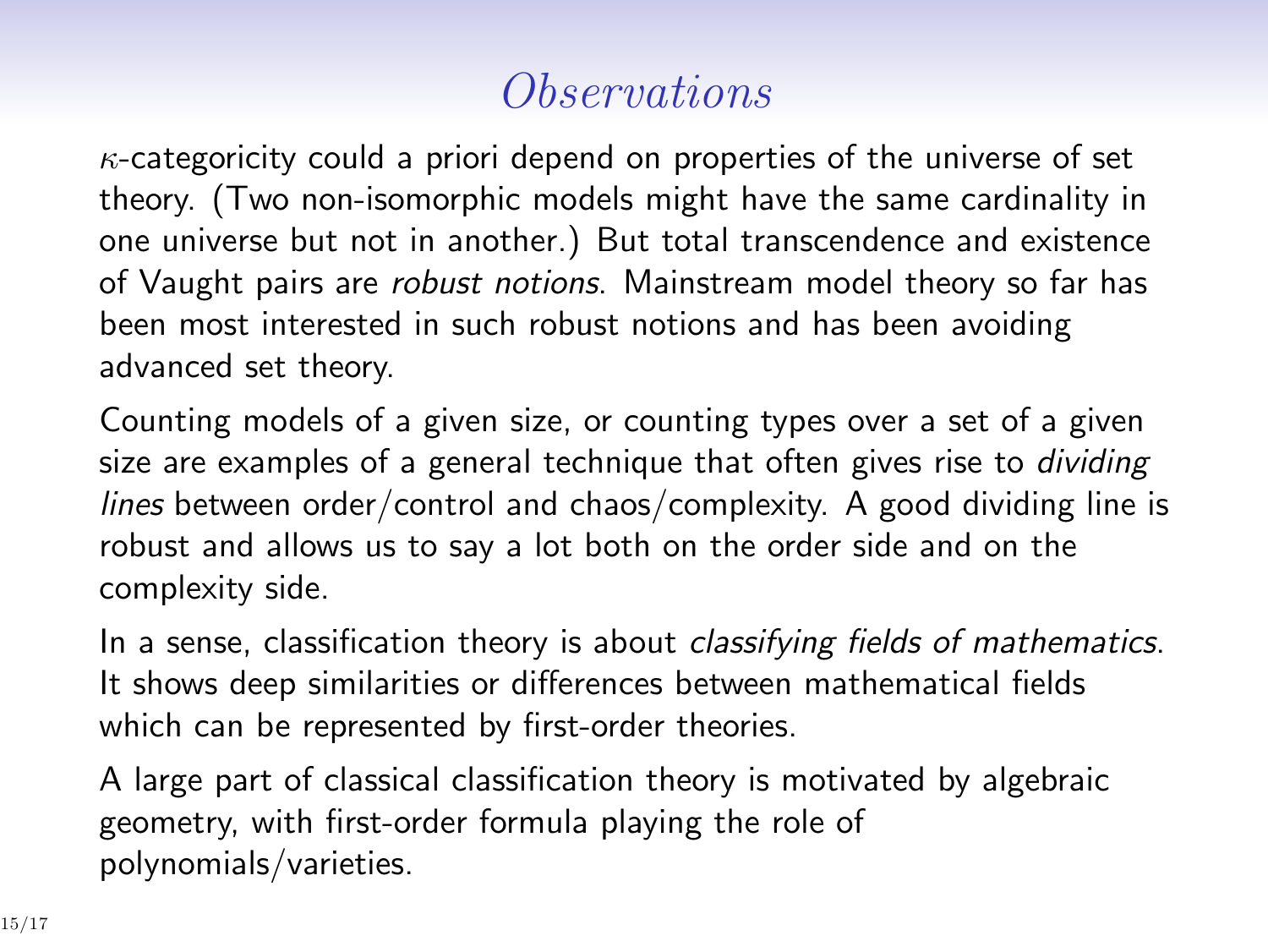# *References*

- Michael Morley: Categoricity in power. Original paper proving Morley's Theorem. Still very readable, as terminology and notation have not changed much.
- Wilfrid Hodges: Model theory. Section 12.2 has a proof of Morley's Theorem in a series of exercises.
- *•* Steven Buechler: Essential stability theory. Proves Morley's Theorem very early, using few prerequisites.
- *•* Anand Pillay: Introduction to stability theory. Somewhat dated but quite readable. Cheap new Dover edition.
- *•* Saharon Shelah: Classification theory. Standard work. A small number of researchers are able to read it. A few more are able to use it as a reference with some effort. Contains a proof of Morley's Theorem in the uncountable case.